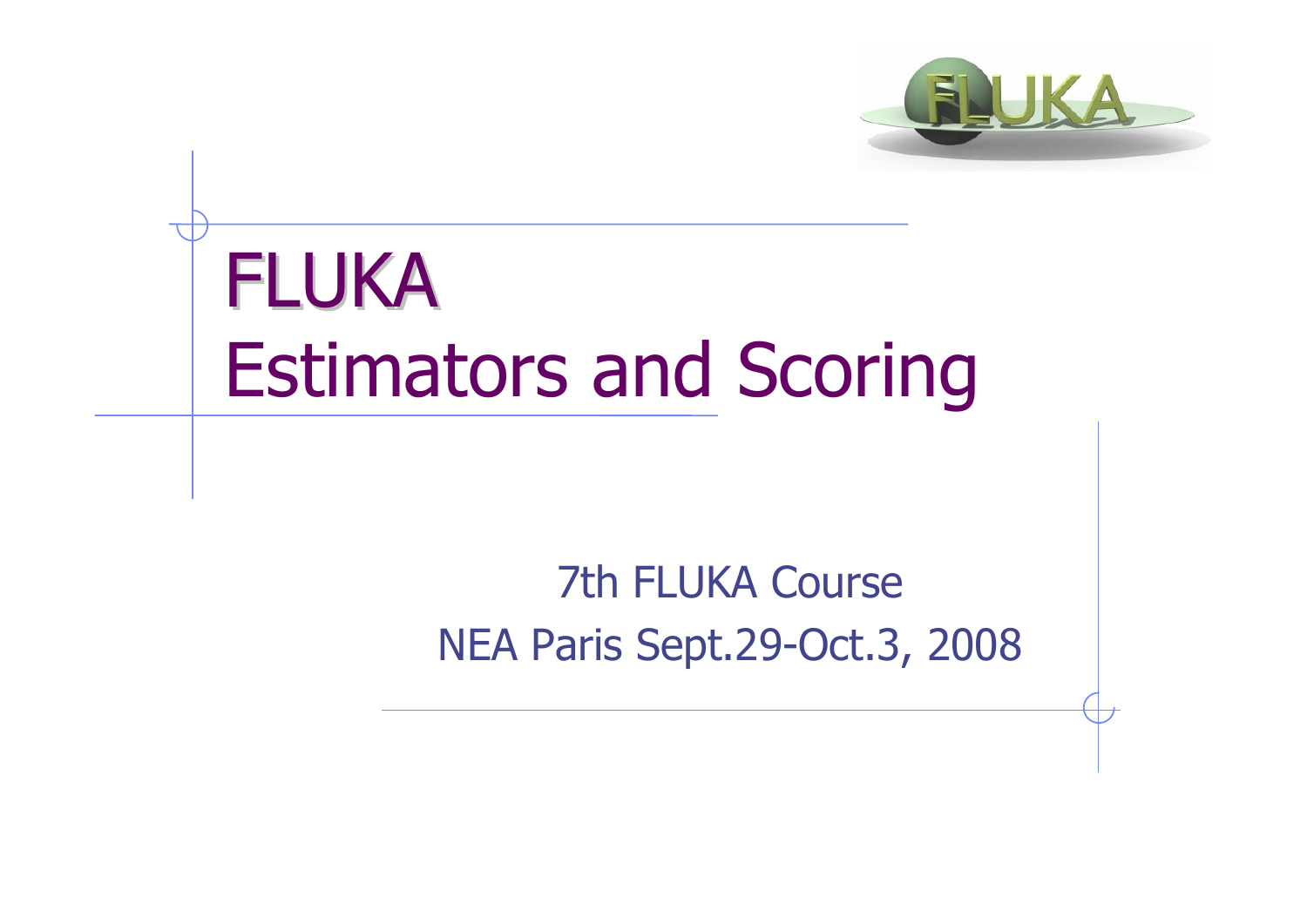#### **FLUKA Scoring & Results - Estimators**

- $\bullet$  It is often said that Monte Carlo (MC) is a "mathematical experiment" The MC equivalent of the result of a real experiment *(i.e.*, of a measurement) is called an estimator.
- $\bullet$  Just as a real measurement, an estimator is obtained by sampling from a statistical distribution and has a statistical error (and in general also a systematic one).
- $\bullet$  There are often several different techniques to measure the same physical quantity: in the same way the same quantity can be calculated using different kinds of estimators.
- FLUKA offers numerous different estimators, *i.e.*, directly from the input file the users can request scoring the respective quantities they are interested in.
- $\bullet$  As the latter is implemented in a very complete way, users are strongly encouraged to preferably use the built-in estimators with respect to user-defined scoring
- For additional requirements FLUKA user routines are provided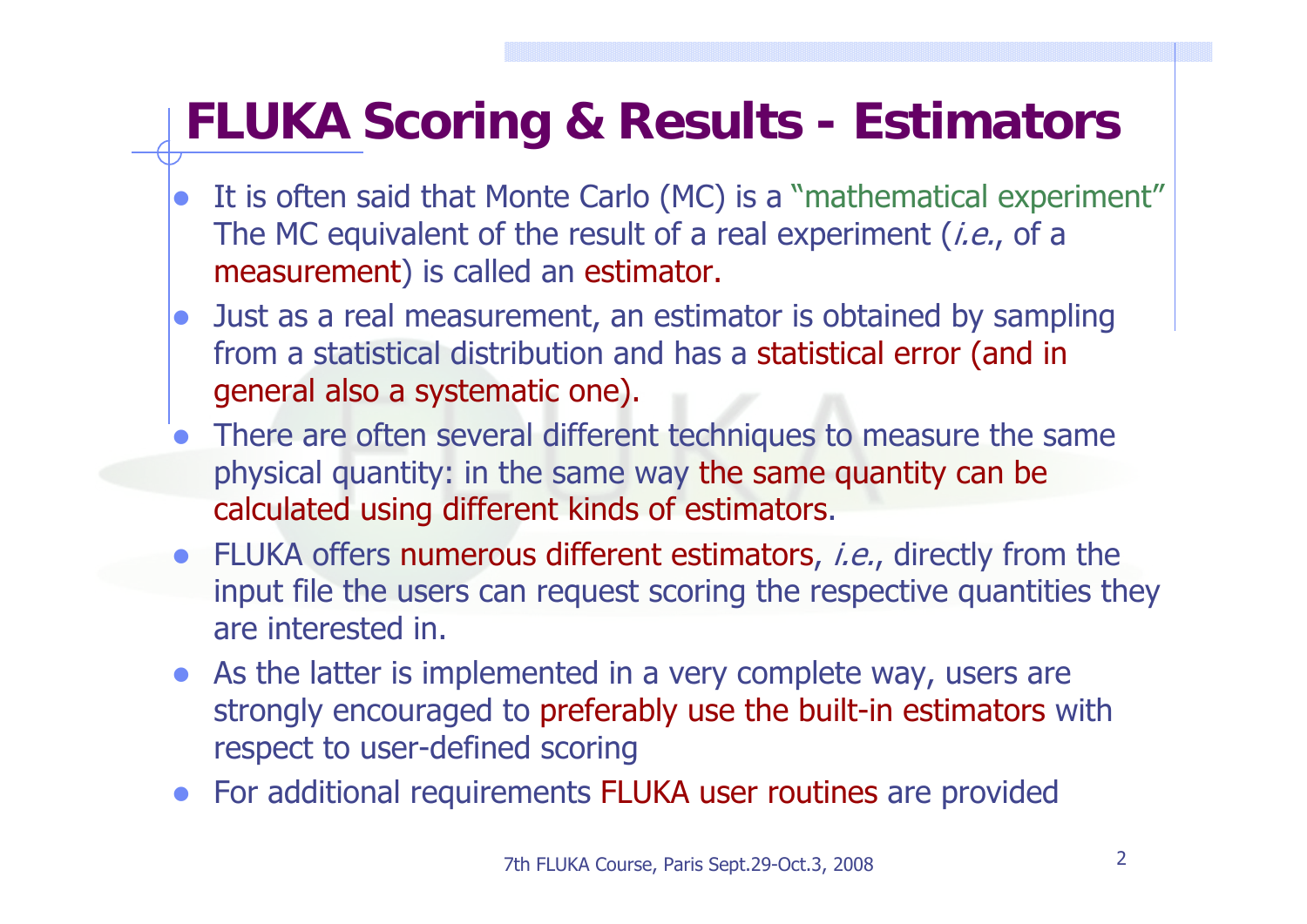### **Built-In and User Scoring**

- $\bullet$ Several pre-defined estimators can be activated in FLUKA.
- $\bullet$ One usually refers to these estimators as "scoring" capabilities
- $\bullet$  Users have also the possibility to build their own scoring through user routines, HOWEVER:
	- Built-in scoring covers most of the **common needs**
	- E Built-in scoring has been **extensively tested**
	- П Built-in scoring takes BIASING **weights automatically into account**
	- П Built-in scoring has **refined algorithms** for track subdivision
	- E Built-in scoring comes with **utility programs** that allow to evaluate statistical errors
- Scoring can be geometry dependent AND/OR geometry independent FLUKA can score particle fluences, current, track length, energy spectra, Z spectra, energy deposition...
- $\bullet$  Either integrated over the "run", with proper normalization, OR event-by event
- Standard scoring can be weighted by means of simple user routines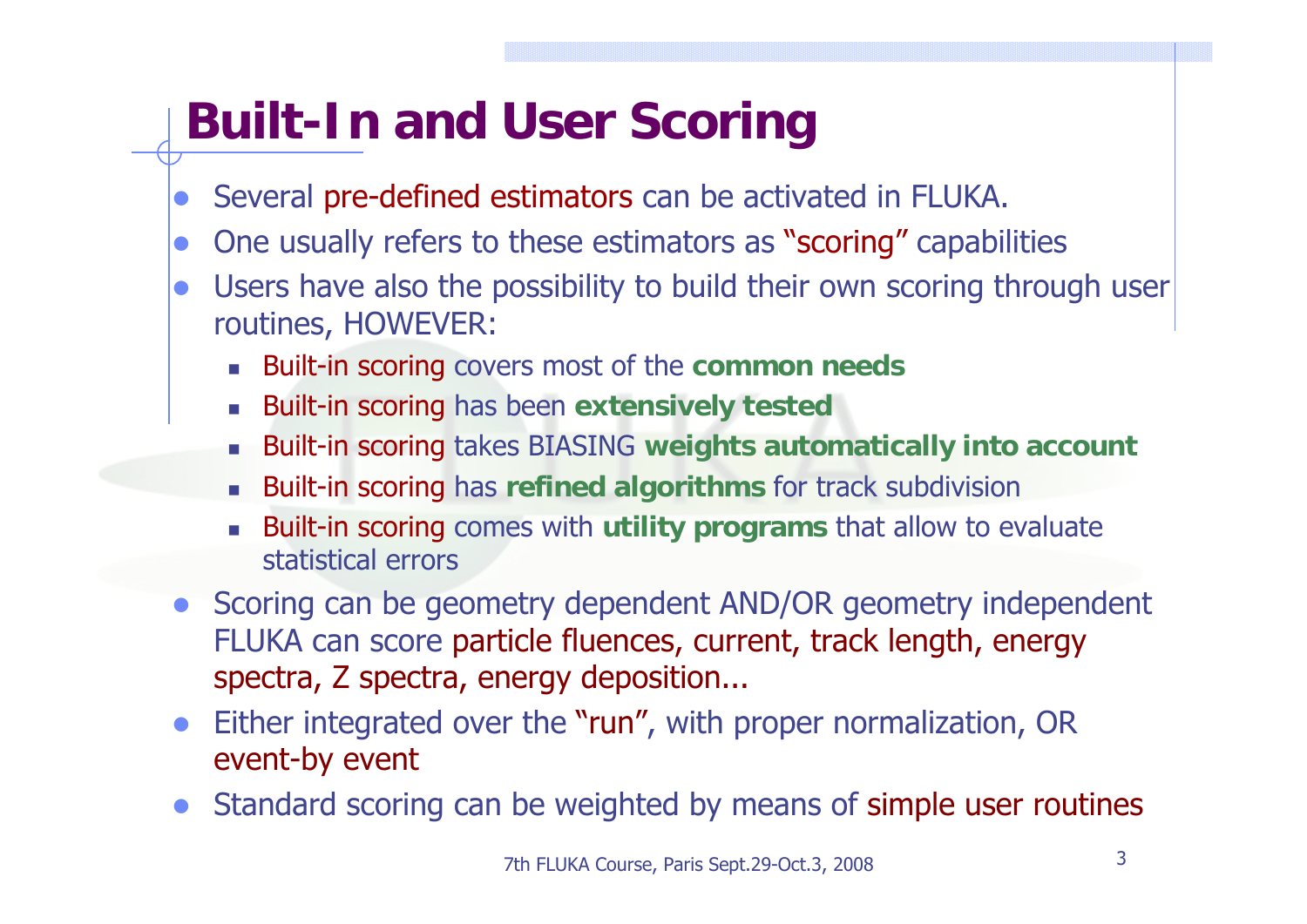#### **Related Scoring Commands**

- $\bullet$ • USRTRACK, USRCOLL score average d $\Phi$ /dE (differential fluence) of a given type or family of particles in a given region
- $\bullet$ • USRBDX scores average  $d^2\Phi/dEd\Omega$  (double-differential fluence or current) of a given type or family of particles on a given surface
- $\bullet$  USRBIN scores the spatial distribution of energy deposited, or total fluence (or star density, or momentum transfer) in a regular mesh (cylindrical or Cartesian) described by the user
- $\bullet$  USRYIELD scores a double differential yield of particles escaping from a surface. The distribution can be with respect to energy and angle, but also other more "exotic" quantities
- SCORE scores energy deposited (or star density) in all regions
- $\bullet$  The output of SCORE will be printed in the main (standard) output, written on logical output unit LUNOUT (pre-defined as **11** by default)
- $\bullet$  All other detectors write their results into logical output units assigned by the user (the unit numbers must be **>20** )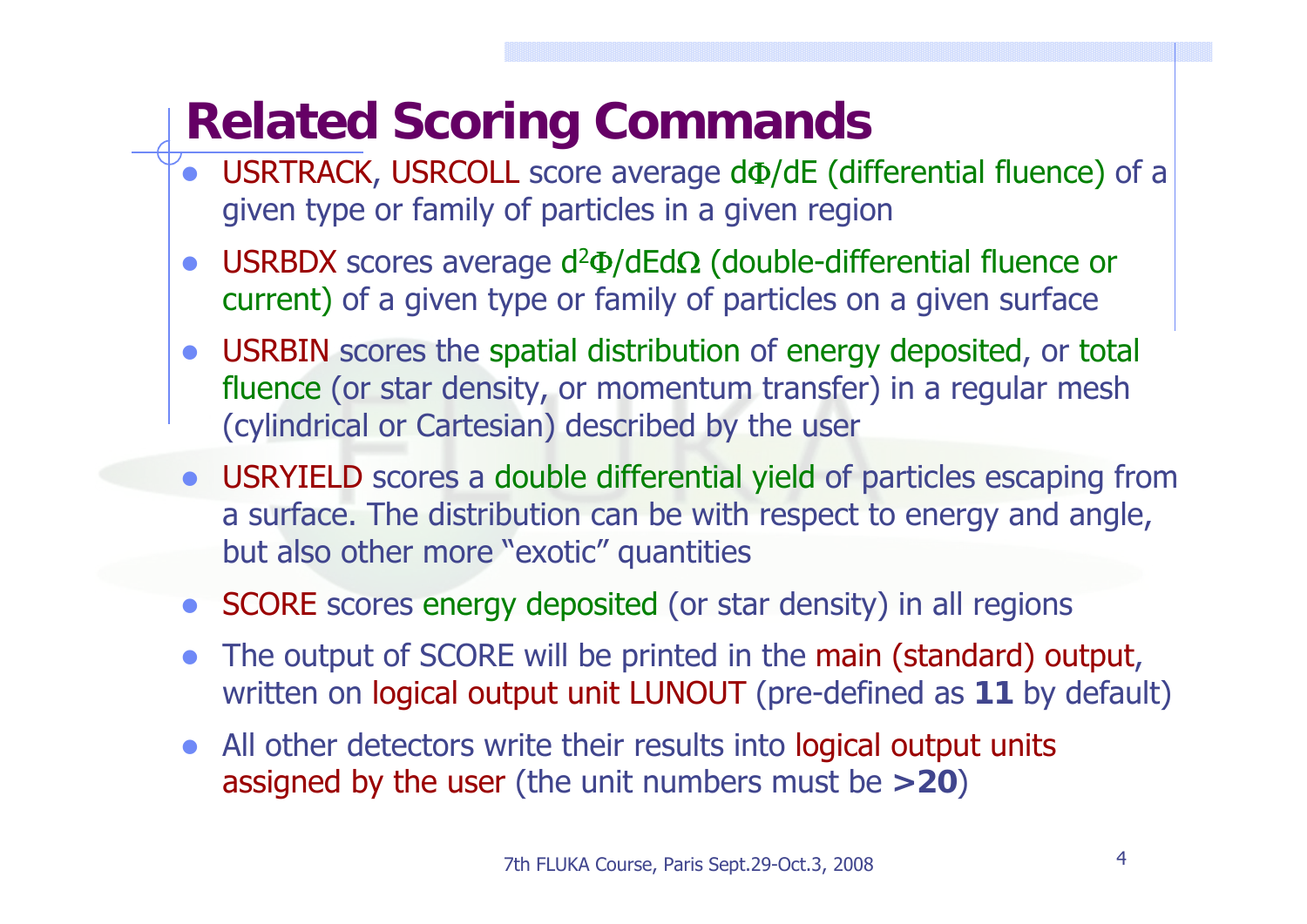#### **More "Special" Scoring**

- RESNUCLEI scores residual nuclei in a given region
	- more details are given in the respective lecture on activation
- $\bullet$  DETECT scores energy deposition in coincidence or anti-coincidence with a trigger, separately for each "event" (primary history)
- $\bullet$  EVENTBIN is like USRBIN, but prints the binning output after each event instead of an average over histories
- $\bullet$  ROTPRBIN sets the storage precision (single or double) and assigns rotations/translations for a given user-defined binning (USRBIN or EVENTBIN)
	- **number 10 and 10 and 10 and 10 and 10 and 10 and 10 and 10 and 10 and 10 and 10 and 10 and 10 and 10 and 10 and 10 and 10 and 10 and 10 and 10 and 10 and 10 and 10 and 10 and 10 and 10 and 10 and 10 and 10 and 10 and 10 a**
- $\bullet$  TCQUENCH sets scoring time cut-offs and/or Birks quenching parameters for binnings (USRBIN or EVENTBIN) indicated by the user
- $\bullet$ USERDUMP defines the events to be written onto a "collision tape" file
- $\bullet$ AUXSCORE defines filters and conversion coefficients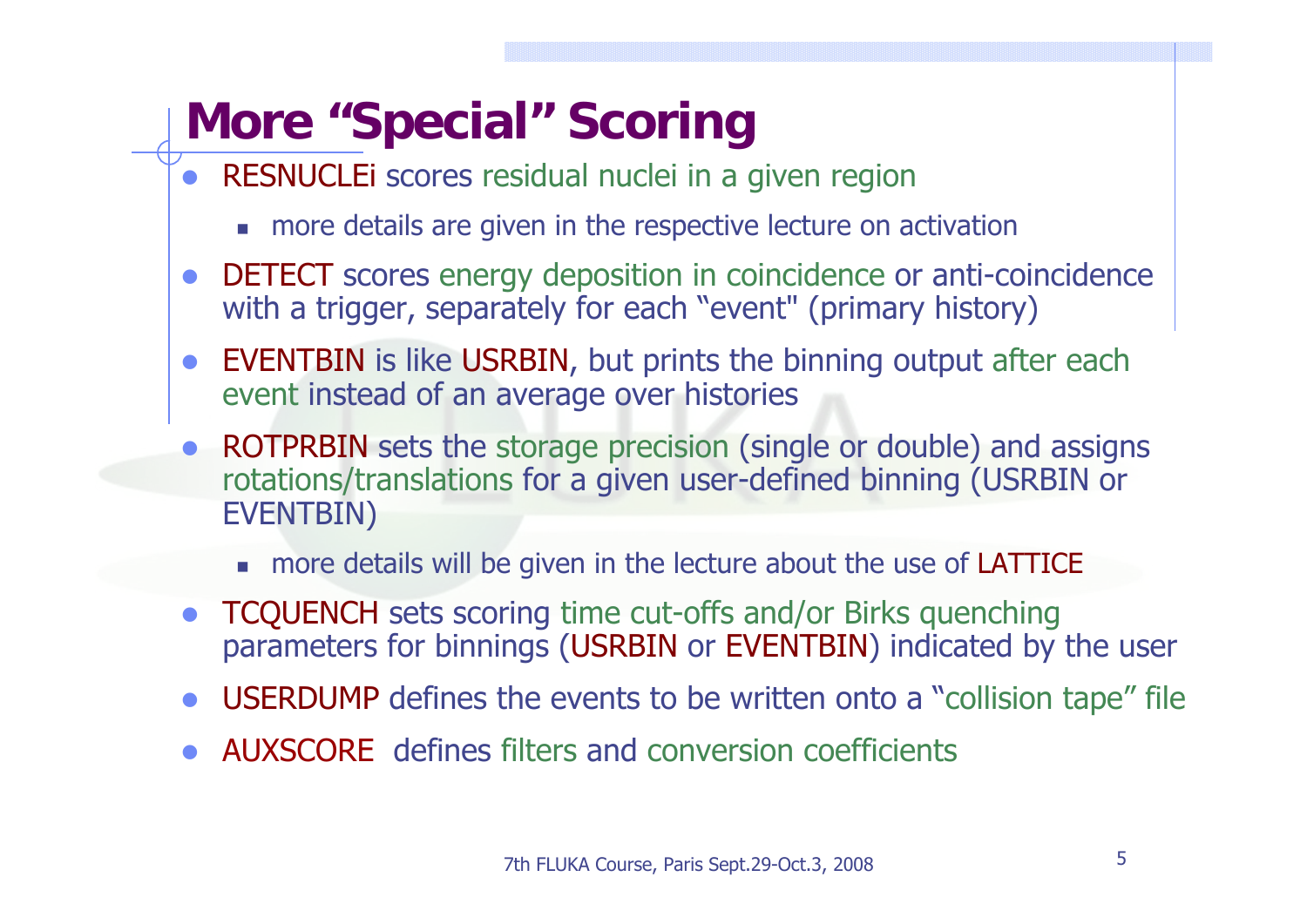#### **The FLUKA Output Files**

The respective Fluka output consists of:

- $\bullet$  A main (standard) output, written on logical output unit LUNOUT (predefined as 11 by default) [.out]
	- for details refer to the **lecture explaining the FLUKA output**
- A file with the last random number seeds, unit LUNRAN (2 by default) [ran\*]
- $\bullet$ A file of error messages, unit LUNERR (15 by default) [.err]
- $\bullet$  Any number (including zero) of estimator output files. Their logical unit number is defined by the user  $\lceil *$  fort\_xx $*$ ]
- $\bullet$ The available range of logical output numbers is: 21-99
- $\bullet$  Generally, the user can choose between formatted and unformatted (binary) scoring (negative or positive sign)
- $\bullet$ Possible additional output generated by the user in any user routine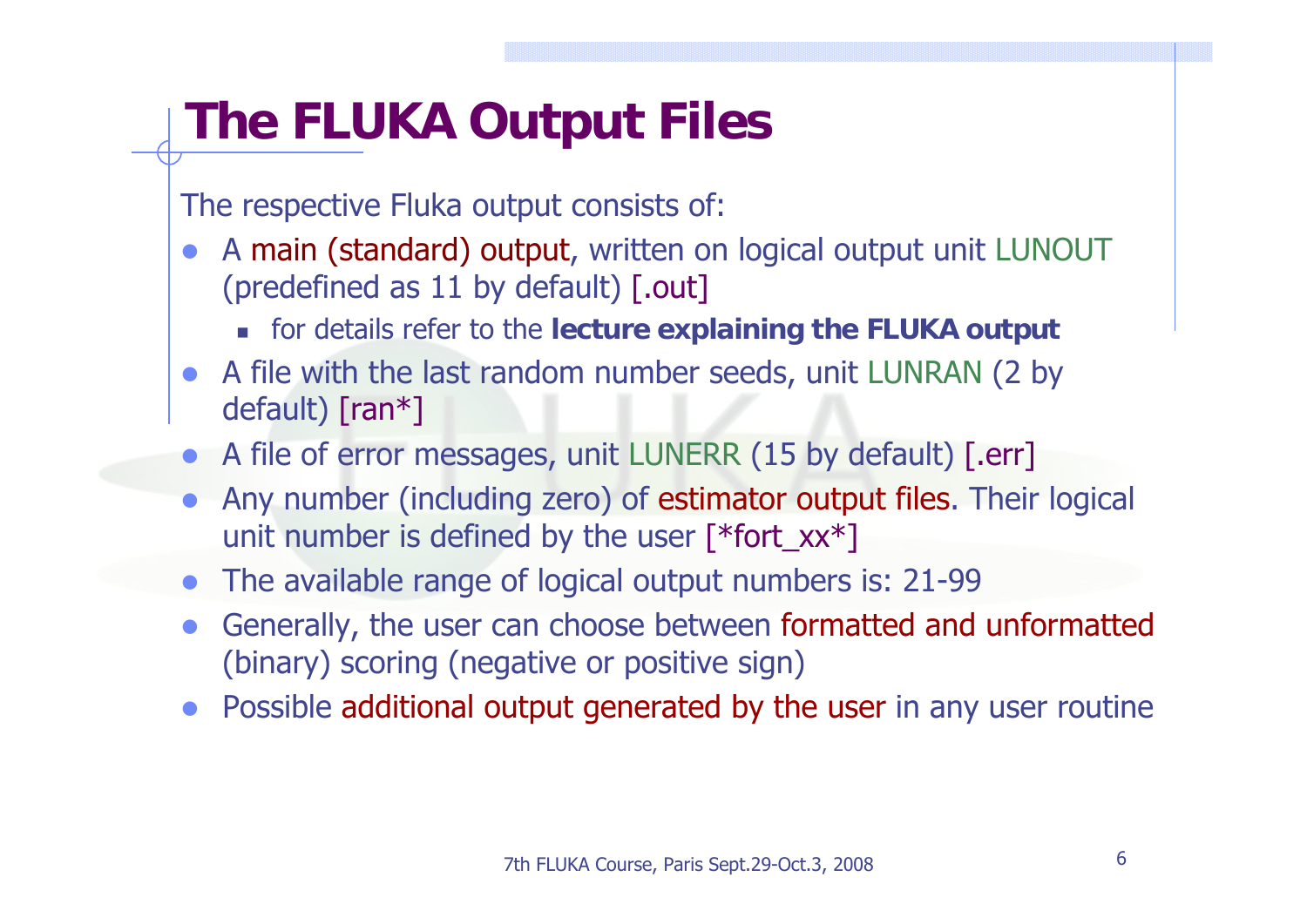## **Extending ex\_4 with Scoring: ex\_5.inp**

 $\bullet$ Cylinder along Z, filled by water-aluminum-lead and surrounded by Air



Evolution of ex 4.inp: added new material and scoring

- the USRBIN command allows to superimpose to the geometry a 3-D grid, either cartesian or R-Z-Φ
- $\bullet$  On this grid, one can score energy deposition, particle fluence (total or by particle type), as well as the density of interactions
- $\bullet$  There is an equivalent EVENTBIN command, that outputs the same quantities event-by-event
- $\bullet$  using USERWEIG the results can be weighted by the comscw.f or fluscw.f functions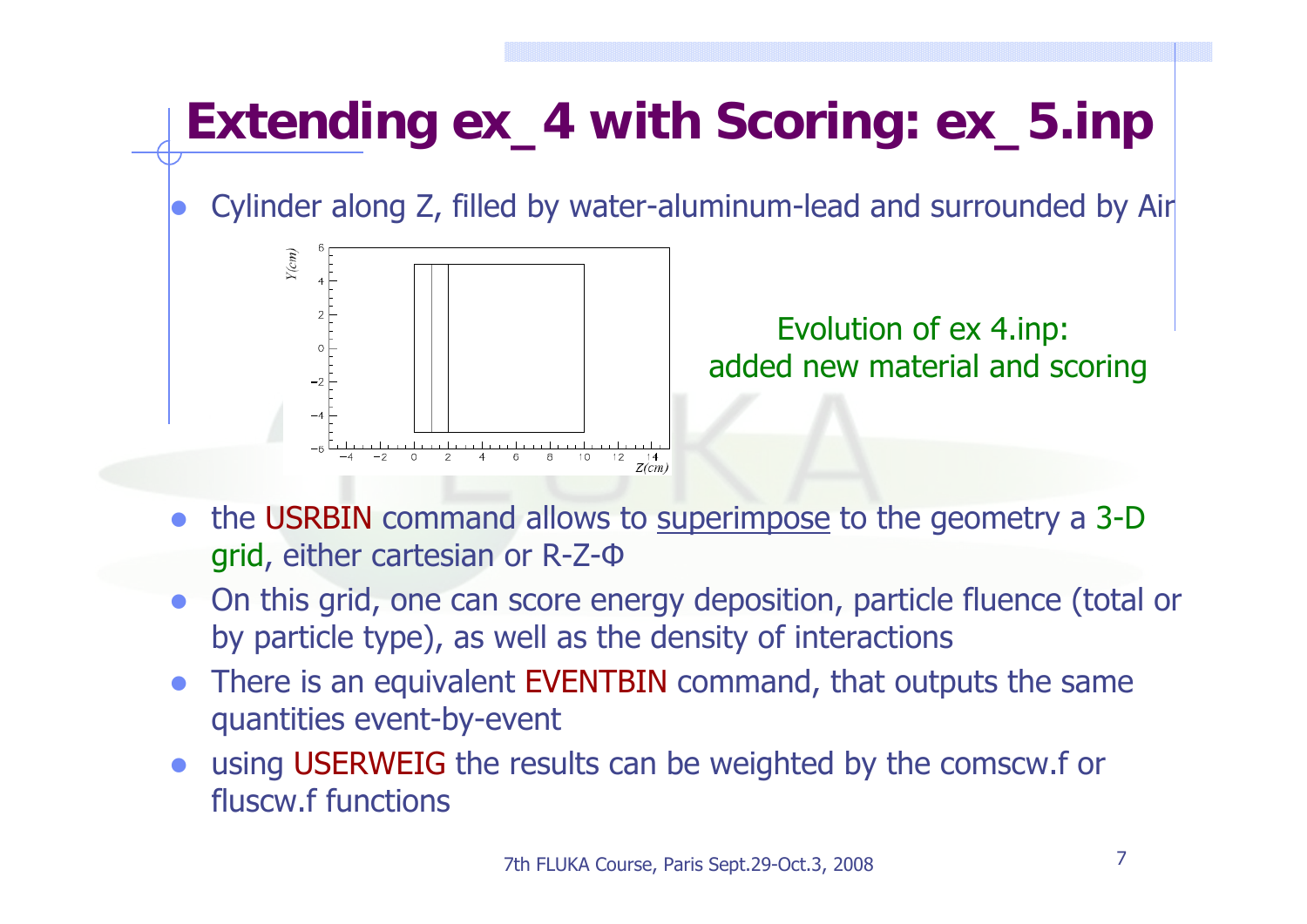#### **USRBIN**

 $*$  energy deposition

| USRBIN | 11.0 | ENERGY | $-40.0$ | 10.0  | 15.0 TargEne |
|--------|------|--------|---------|-------|--------------|
| USRBIN | 0.0  |        | $-5.0$  | 100.0 | $200.0 \&$   |

 $\bullet$ • This is an R-Z- $\Phi$  binning (what(1)=11), scoring energy deposition (generalized particle ENERGY, or 208), writing the unformatted output on unit 40, spanning  $0<$ R $<$ 10 in 100 bins,  $0<$  $\Phi$  $<$ 2 $\pi$  in 1 bin (default), -5<z<15 in 200 bins.

#### \*\* neutron fluence

| $\ast$        |      |         | R-Z EM energy output unit Rmax axis Y Zmax            |       |              |
|---------------|------|---------|-------------------------------------------------------|-------|--------------|
| $*$           |      |         | Rmin $axis X$ Zmin $#$ R-bins $#$ Phi-bins $#$ Z-bins |       |              |
| <b>USRBIN</b> | 11.0 | NEUTRON | $-40.0$                                               | 10.0  | 15.0 TargNeu |
| USRBIN        | 0.0  |         | $-5.0$                                                | 100.0 | $200.0 \&$   |

 $\bullet$ • This is a R-Z- $\Phi$  binning (what(1)=11), scoring neutron fluence, writing the unformatted output on unit 40, spanning 0<R<10 in 100 bins, 0< $\Phi$ <2 $\pi$  in 1 bin (default), -5<z<15 in 200 bins.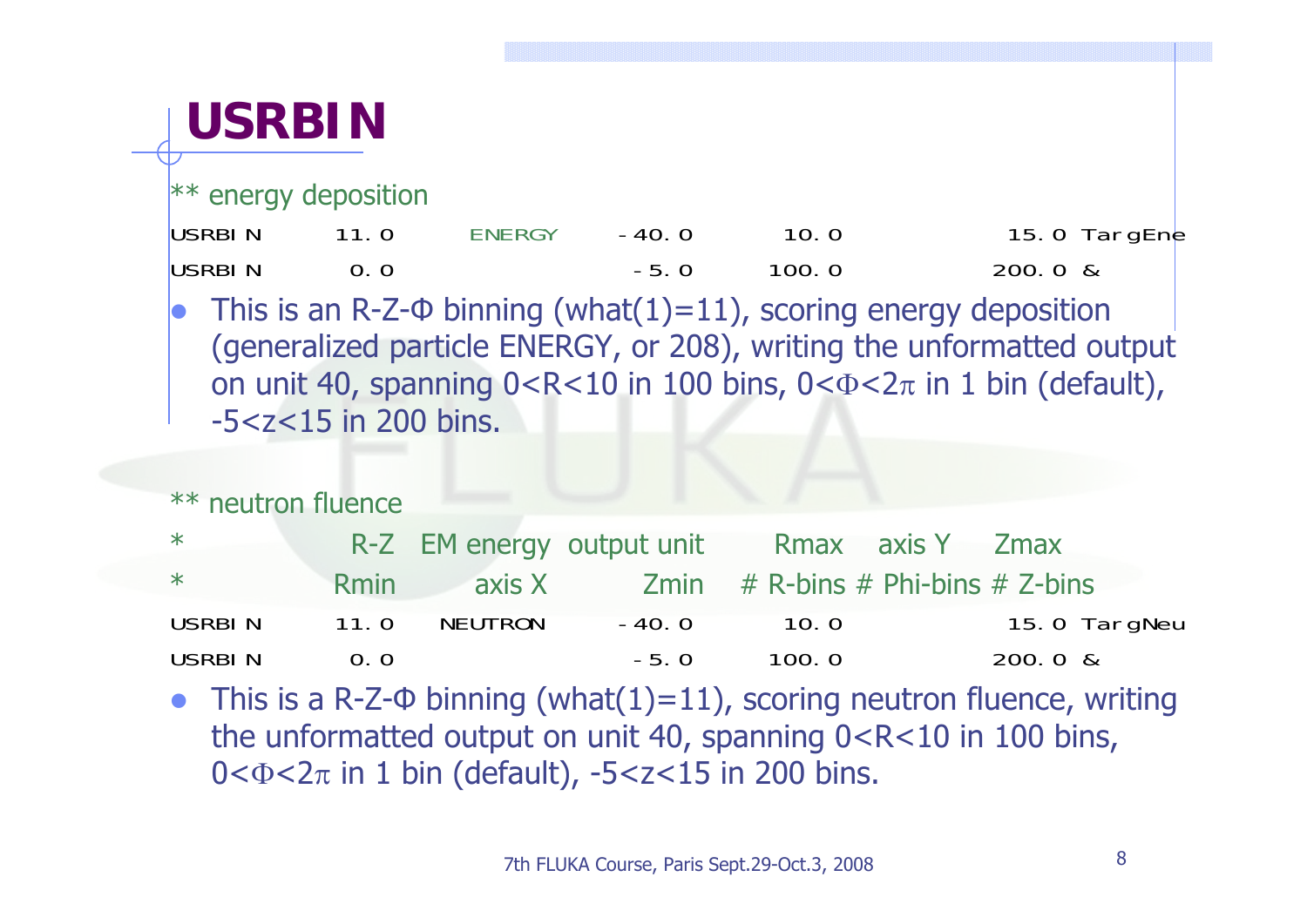#### USRBIN → The Result

 $R(cm)$ 

 $WHAT(2)$  = ENERGY : Energy deposition from a 3.5 GeV proton beam hitting at [0.,0.,0.] directed along z results are normalized to GeV/cm 3 per primary

Energy Deposition



7th FLUKA Course, Paris Sept.29-Oct.3, 2008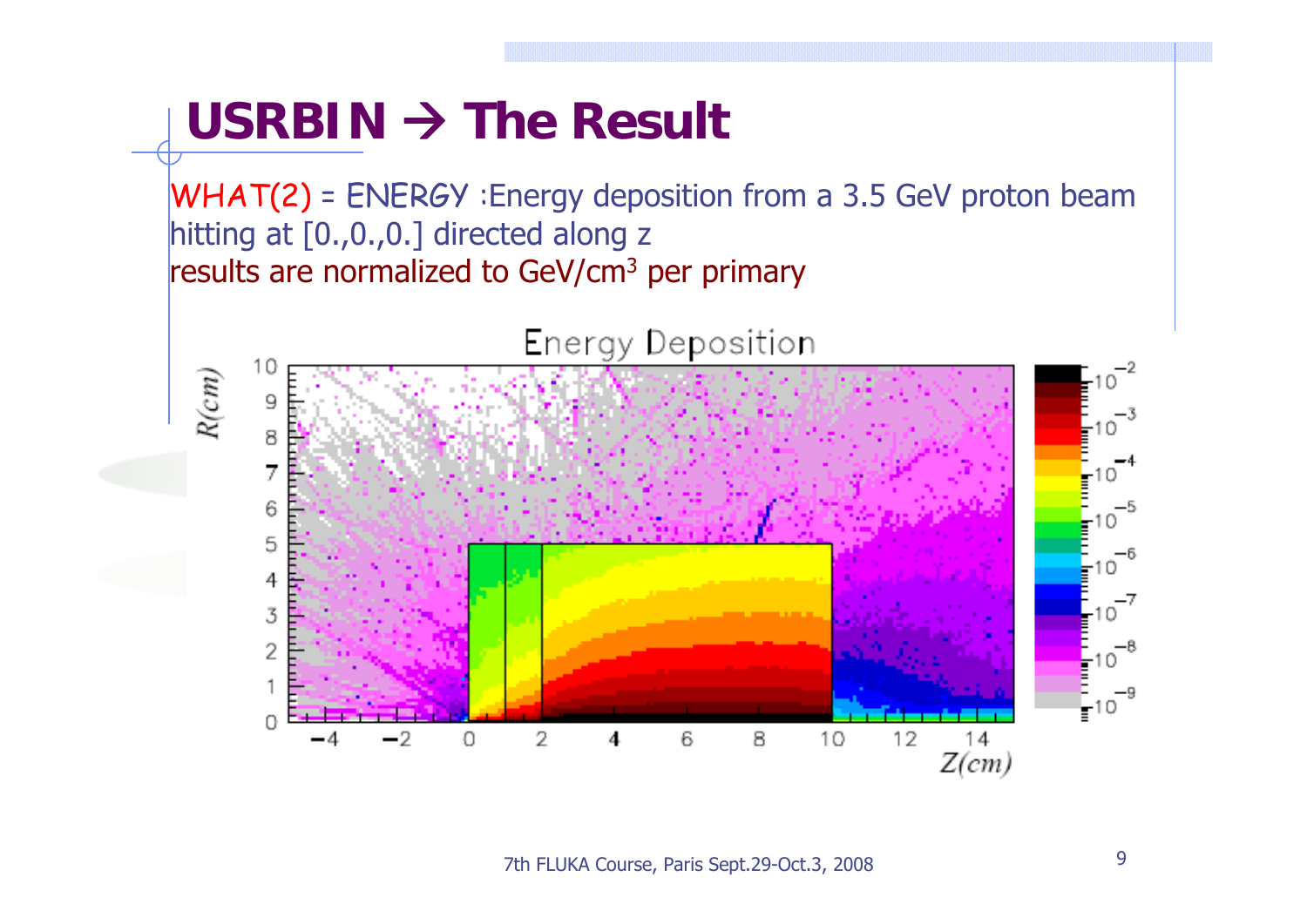#### USRBIN → The Result

Same,  $WHAT(2)$  = NEUTRON to get neutron fluence results are normalized to particles/cm 2 per primary



Neutron fluence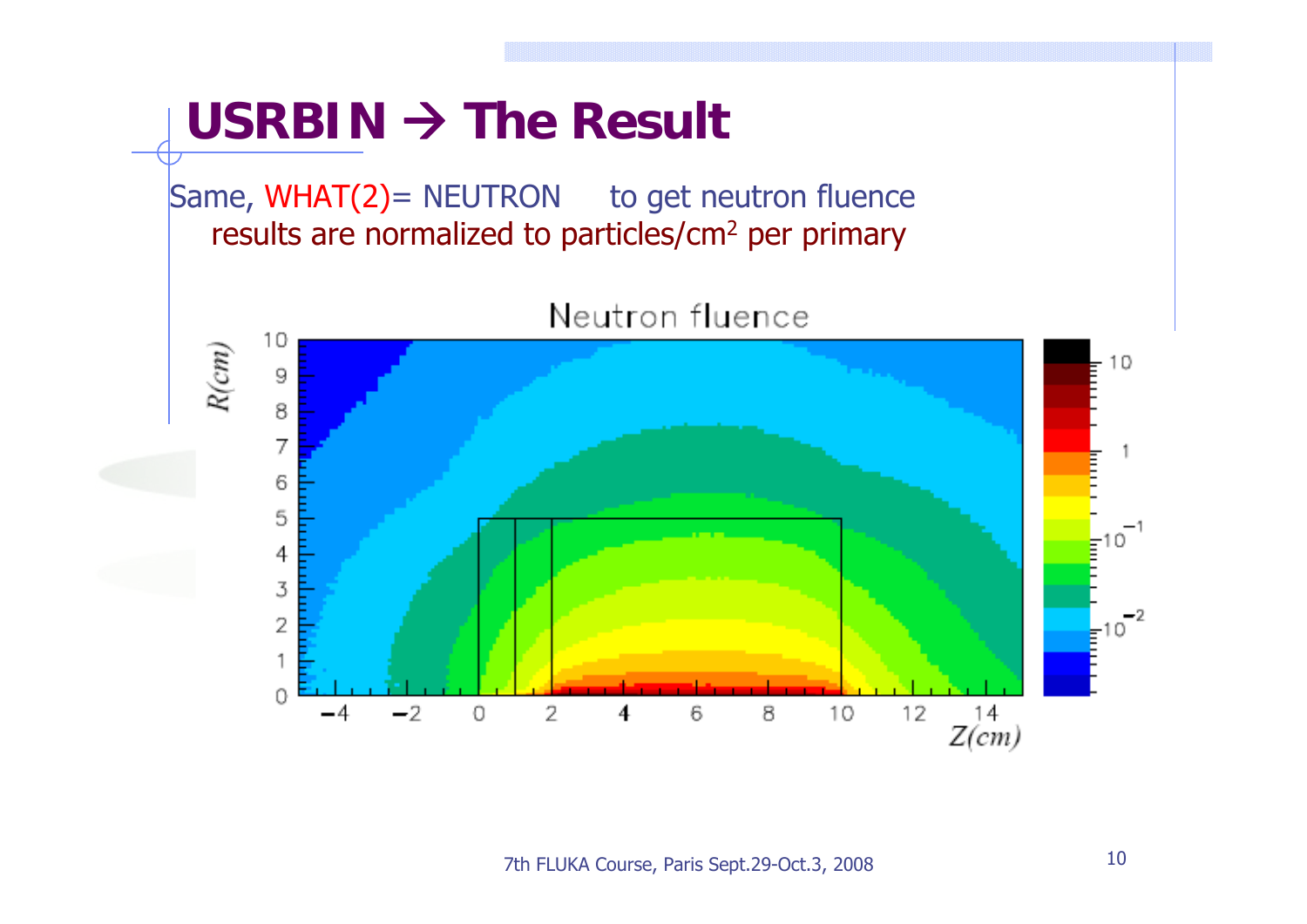#### USRBIN → The Result

Same, WHAT(2)= HAD-CHAR to get charged hadron fluence results are normalized to particles/cm 2 per primary



7th FLUKA Course, Paris Sept.29-Oct.3, 2008 11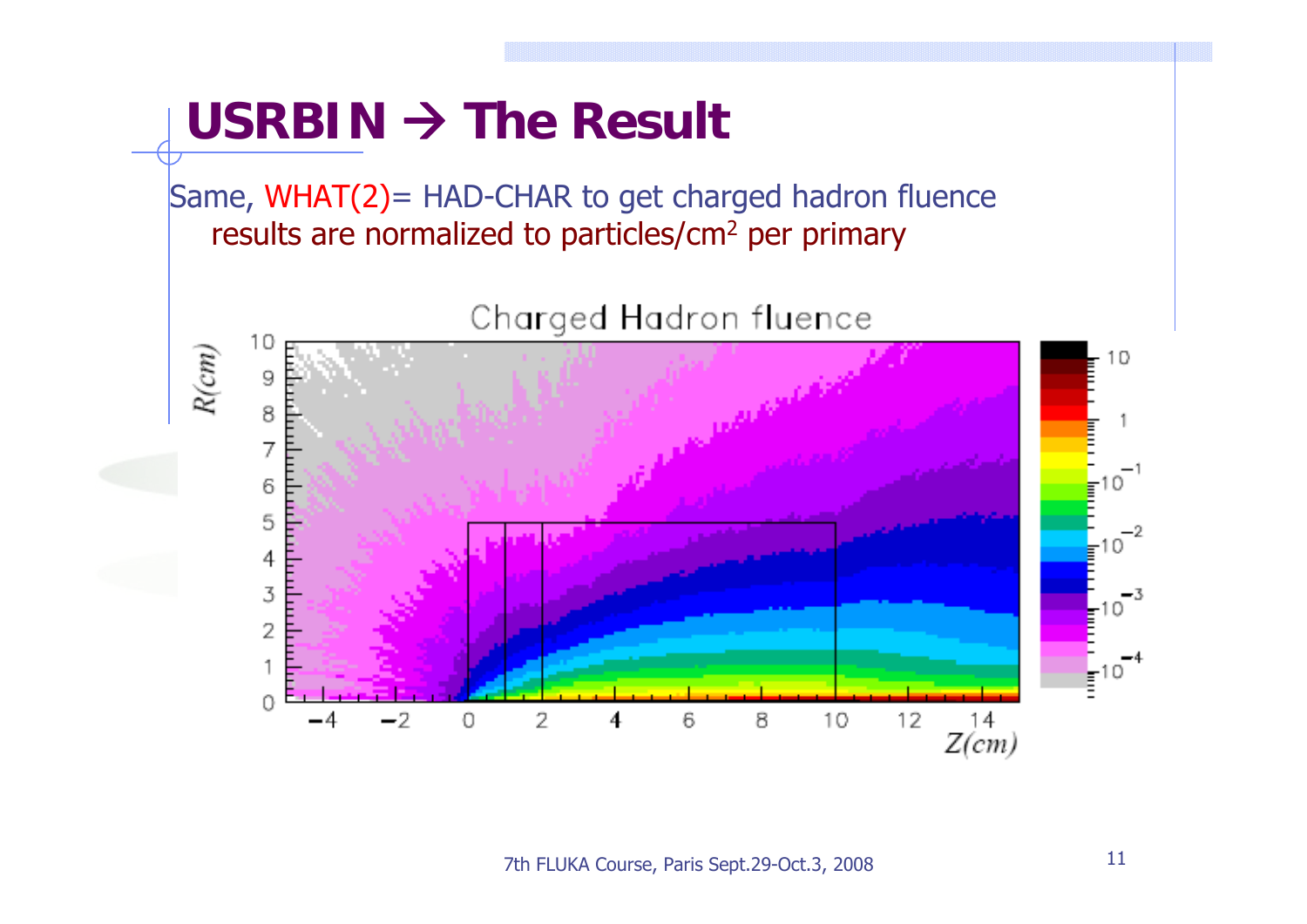#### **USRBDX**

z USRBDX scores double differential (energy and angle) particle distributions across a boundary surface. The angle is with respect to the normal of the surface. The distribution can be fluence or current, one-way or two-ways, according to WHAT(1):

\*out from lead

| USRBDX |         | 99.0 HAD-CHAR | -50. |  | TARGS3 INAIR 329.87 Sp3ChH |
|--------|---------|---------------|------|--|----------------------------|
| USRBDX | $-10.0$ | 0.001         | -40. |  |                            |

 $\bullet$  Score charged hadrons at the outer surface of the lead segment ( from TARGS3 to INAIR). WHAT $(1)$ =99 means: fluence, one-way only, log. intervals in energy. From 1 MeV to 10 GeV in 40 intervals, and one angular interval (default). WHAT(6) is a normalization factor: setting it equal to the surface area provides results normalized to cm-2 sr-1. Output to unformatted unit 50

USRBDX 99.0 HAD-CHAR -54. TARGS2 TARGS3 78.5398 Sp2ChHA USRBDX 10.0 0.001 40. 3.0 &

Score at the surface between  $2^{nd}$  and  $3^{rd}$  target section, same as before but in 3 angular bins.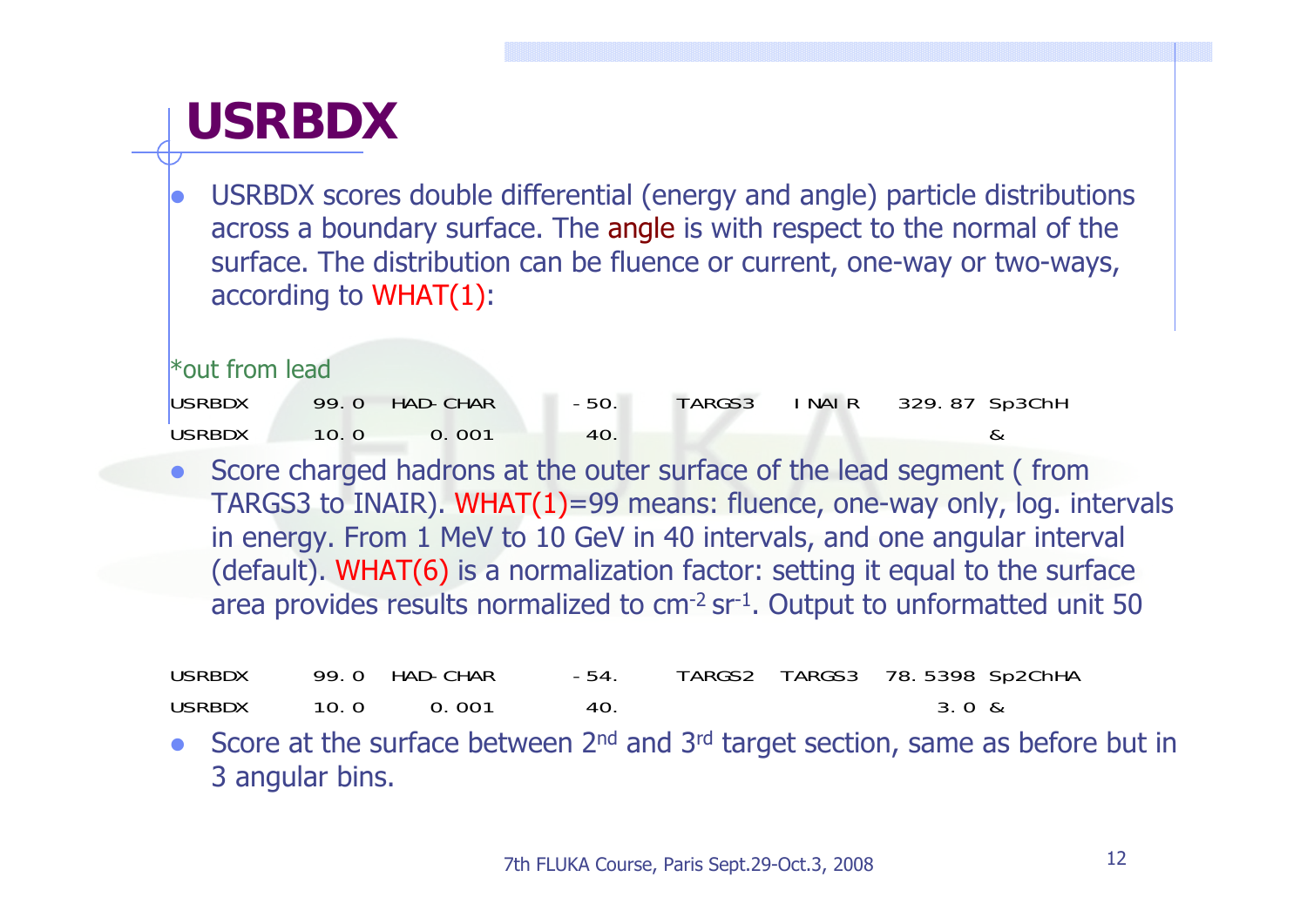

7th FLUKA Course, Paris Sept.29-Oct.3, 2008 13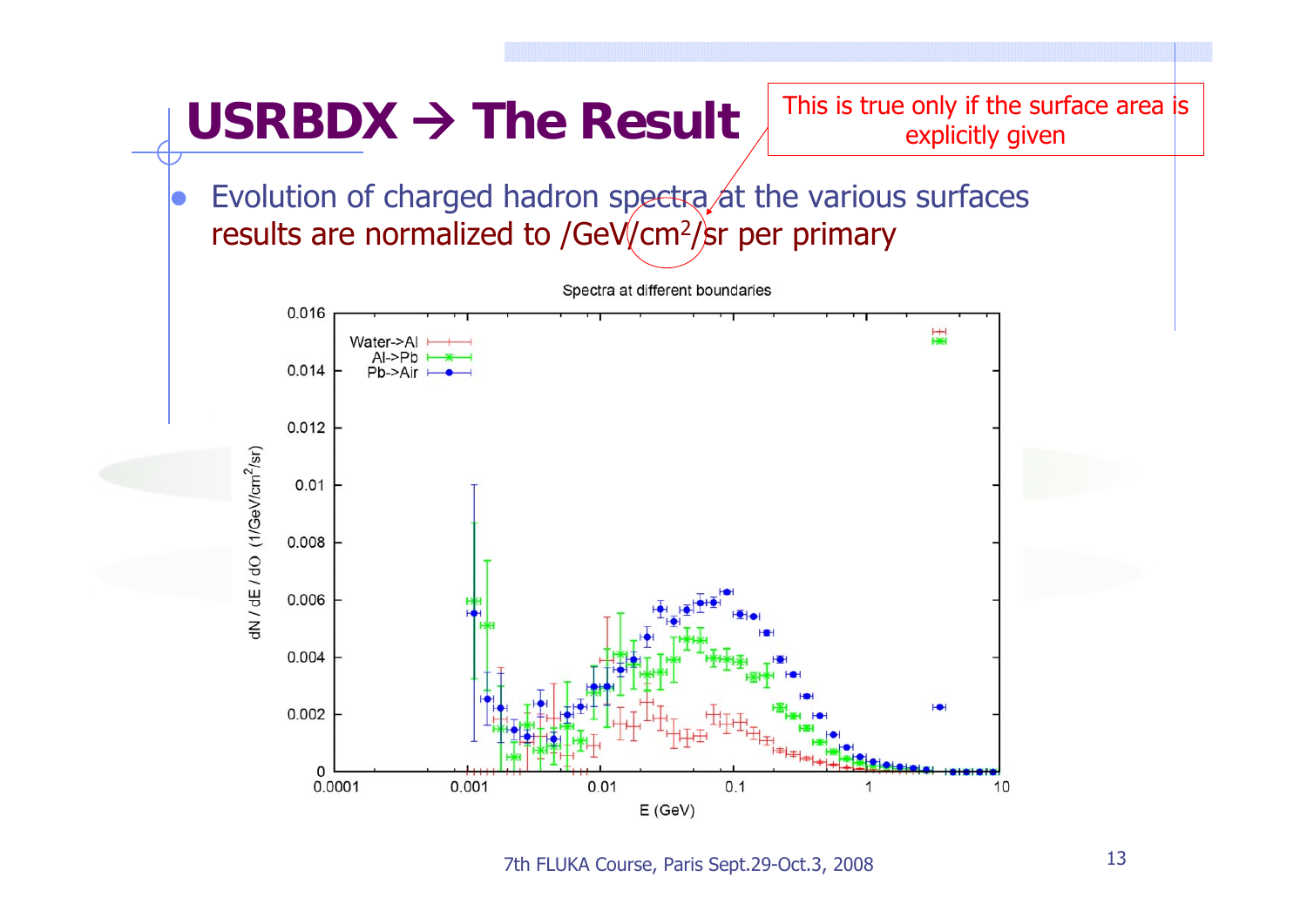#### USRBDX → The Result

 $\bullet$  Double differential charged hadron spectra for different angles; results are normalized to /GeV/cm 2/sr per primary



7th FLUKA Course, Paris Sept.29-Oct.3, 2008 <sup>14</sup>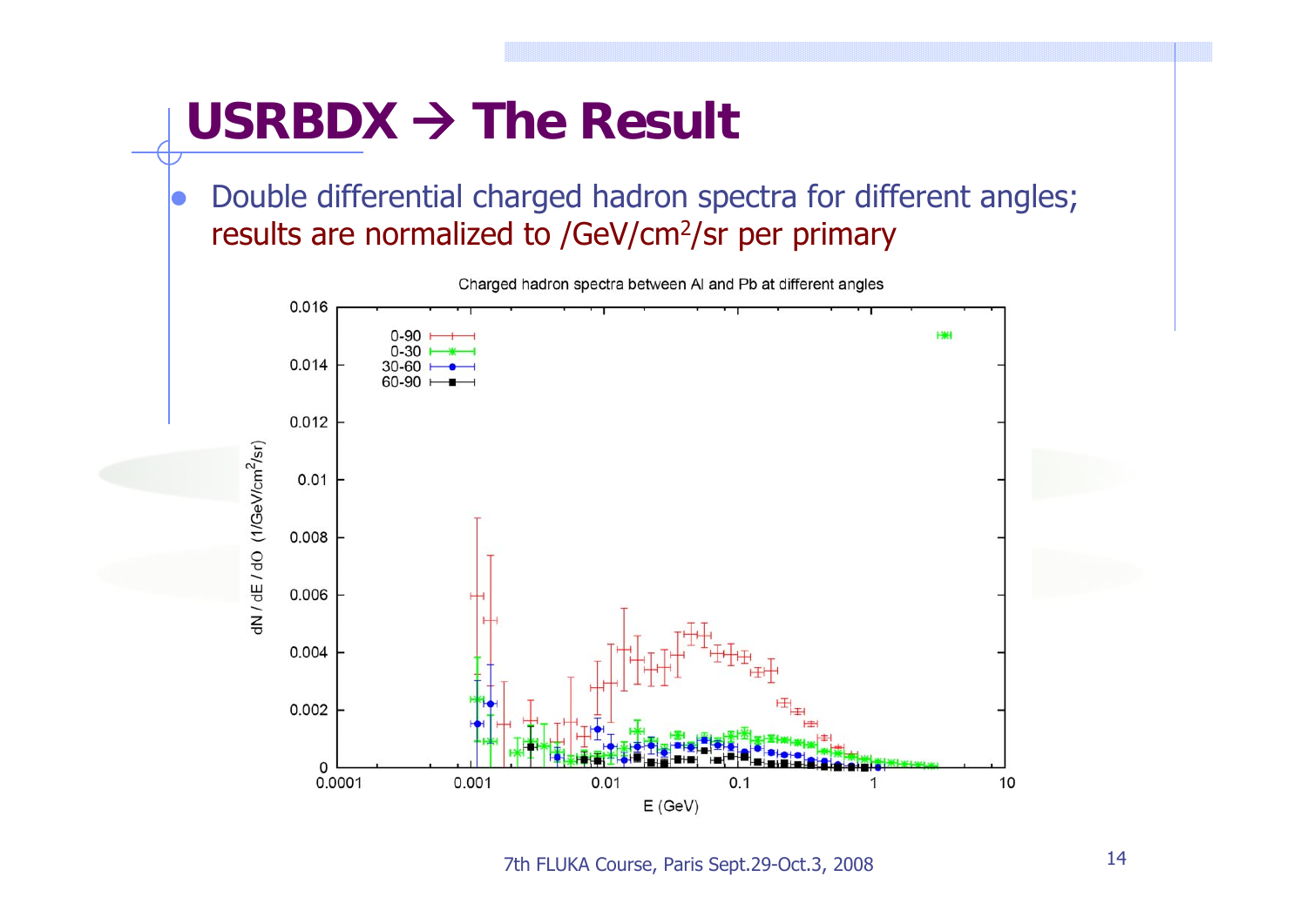#### **USRTRACK**

 $\bullet$  Calculates fluence as a function of energy by scoring track-length in a given volume. Results are normalized to /GeV/cm 2/primary

| <u> </u> *            |      |      |        | $log$ neutrons outp. unit region volume $# bins$ |  |           |
|-----------------------|------|------|--------|--------------------------------------------------|--|-----------|
| $\vert * \vert$       | Emax | Emin |        |                                                  |  |           |
| USRTRACK -1.0 NEUTRON |      |      | $-55.$ | TARGS3 628.31                                    |  | 40. TrChH |
| USRTRACK 10.0 0.001   |      |      |        |                                                  |  |           |

 $\bullet$  remember: USRBDX scores on a surface, while USRBIN scores fluence in volumes and gives no differential information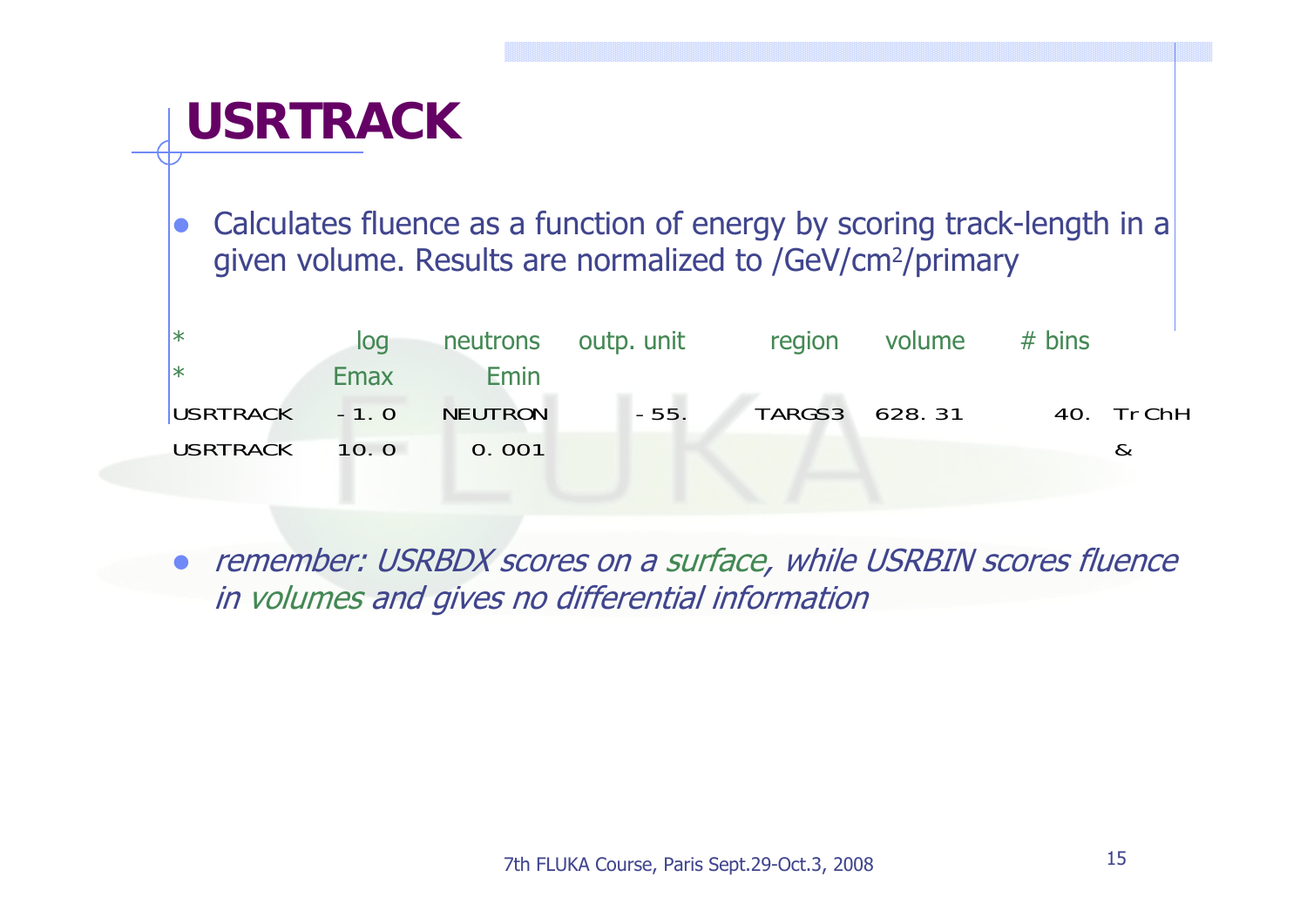### **USRYIELD**

- $\bullet$  Scores a double-differential particle yield around an extended or a point target.
- z"Energy-like" quantities

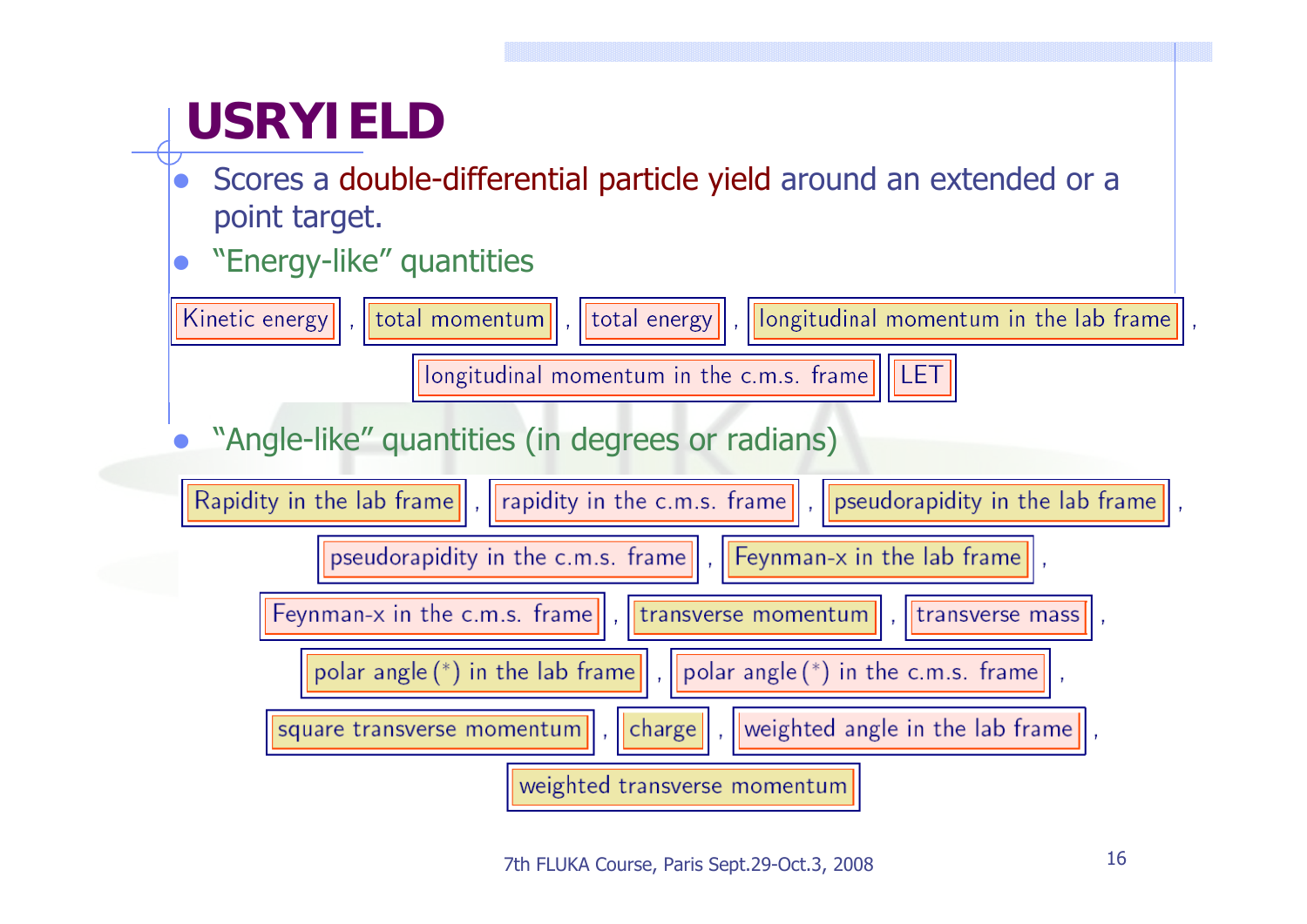#### **USRYIELD**

 $\bullet$  While option USRBDX calculates angular distributions WITH RESPECT TO THE NORMAL to the boundary at the point of crossing, USRYIELD's distributions are calculated WITH RESPECT TO THE BEAM DIRECTION (or a different direction specified with SDUM=BEAMDEF).

| <sup>*</sup> $124 = 24 + 1 * 100 \implies$ polar angle (in degrees) and kinetic energy |       |                           |               |      |                  |                       |
|----------------------------------------------------------------------------------------|-------|---------------------------|---------------|------|------------------|-----------------------|
| $\ast$                                                                                 |       |                           | outp. unit    | Reg1 | Reg <sub>2</sub> | Norm                  |
| $*$                                                                                    | Amax  |                           | Amin # A bins | Emax |                  | Emin dbl.differential |
| USRYI ELD                                                                              | 124.0 | $PI$ ONS+- $-57$ . TARGS3 |               |      |                  | INAIR 1.0 YieAng      |
| <b>USRYI ELD</b>                                                                       | 180.0 | 0.0                       | 18.           | 10.0 | 0.0              | 3.0 &                 |

 $\bullet$  Only one interval is possible for the second variable, BUT results are normalized as Double Differential:(in this case, particles/GeV/sr)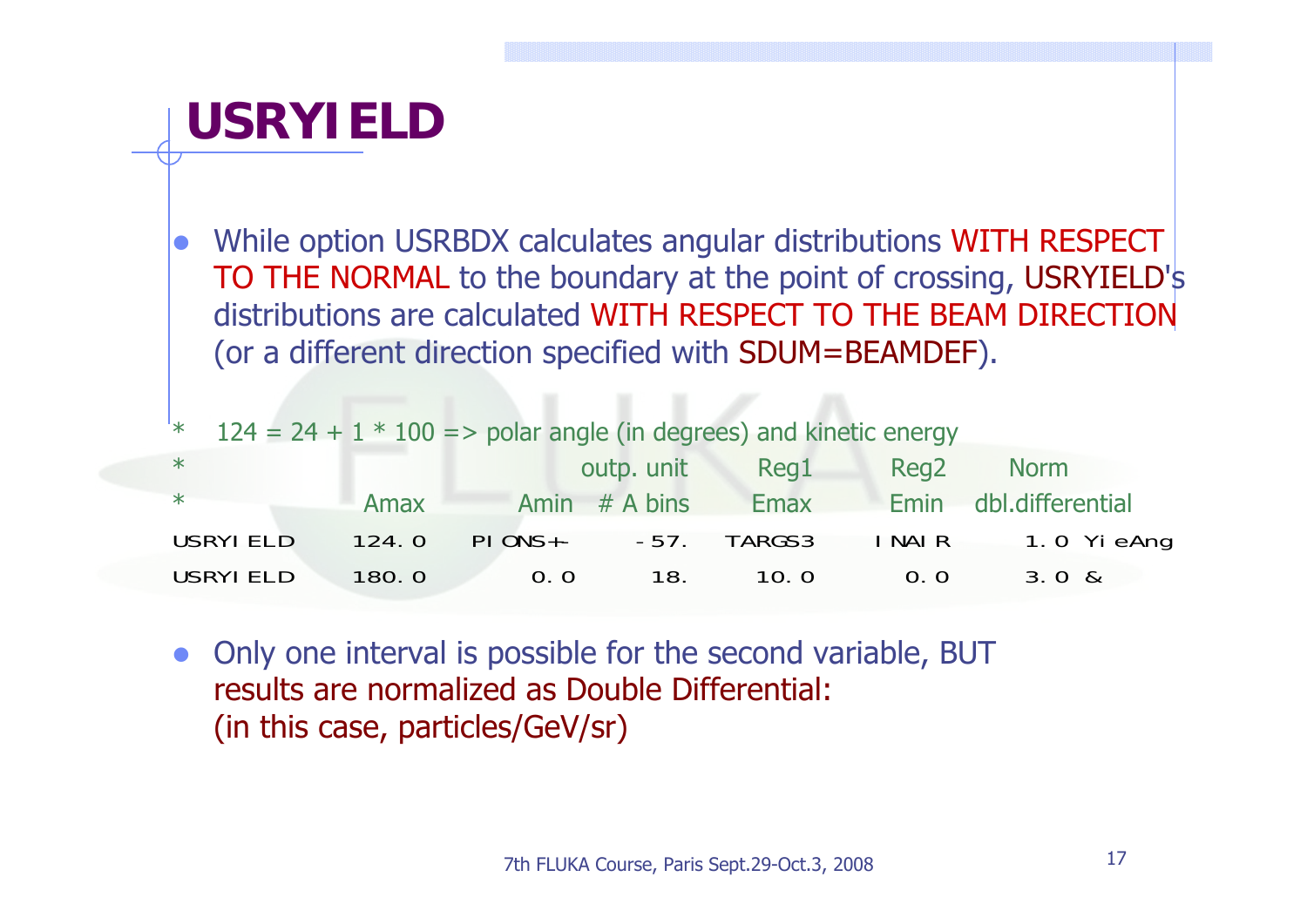#### **USRYIELD -> The Result** pion angular distribution  $\bullet$ pion angular distr. 0.025  $0.02$ 0.015  $d2N/dE/dO$  $0.01$ 0.005  $\Omega$  $-0.8$  $-0.6$  $-0.4$  $-0.2$  $0.2$  $0.4$  $0.6$  $0.8$ 0  $-1$  $\mathbf{1}$ coso

7th FLUKA Course, Paris Sept.29-Oct.3, 2008 18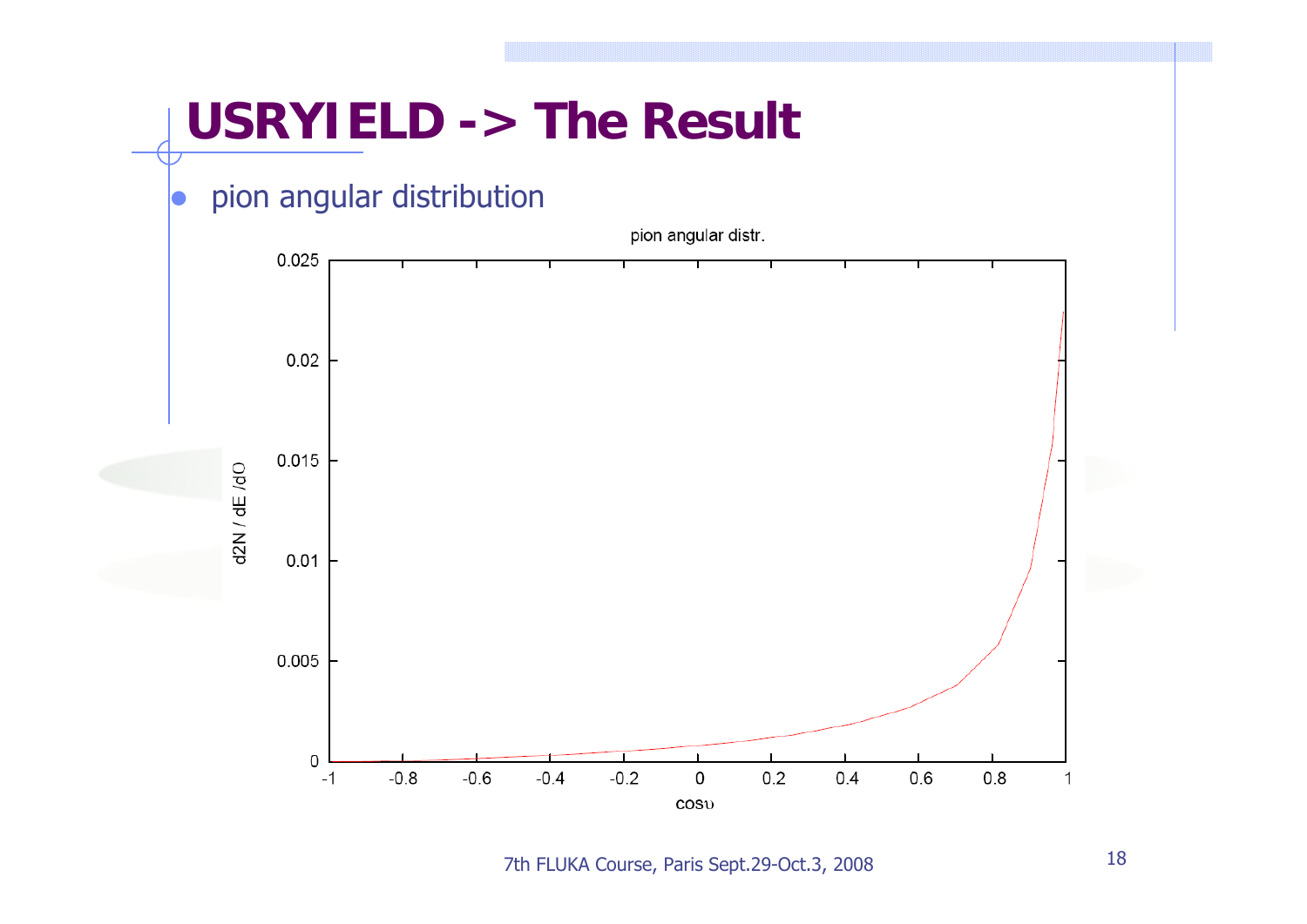### **FILTERS : AUXSCORE**

There is the possibility to filter the estimators, restricting the scoring to a selected subset of particles.

For instance: USRBIN energy deposition by muons only

| USRBIN          | 11.0                | ENERGY       | $-40.0$ | 10.0            | 15.0 TargEne |
|-----------------|---------------------|--------------|---------|-----------------|--------------|
| USRBIN          | $\Omega$ . $\Omega$ |              | $-5.0$  | 100.0           | 200.0 &      |
| AUXSCORE USRBIN |                     | <b>MUONS</b> |         | TargEne TargEne |              |

Assign the "muons" filter to the USRBIN estimator named TargEne

Another example: score the yield of 56-Iron ions (very useful: there is no separate name for each ion specie, except light ones. HEAVYION score all isotopes heavier than alpha's together!)

| USRYI ELD |        | 124.0 ALL-PART -87.         |      | TARGS3 | I NAI R | 1.0 Fe56 |  |
|-----------|--------|-----------------------------|------|--------|---------|----------|--|
| USRYI ELD | 180. Q | $\bigcap$ $\bigcap$         | -18. | 10.0   | (1, 1)  | 3.0 &    |  |
|           |        | AUXSCORE USRYIELD -5602600. |      | Fe56   | Fe56    |          |  |

The requested ion is coded in what(2) according to its **A**, **Z** and (optionally) isomeric state **m**:

what(2) = - (100\* **Z** + 100000\* **A** + **<sup>m</sup>**\*100000000)

with  $0 == all$ , i.e. 2600  $== all$  Iron isotopes

7th FLUKA Course, Paris Sept.29-Oct.3, 2008 19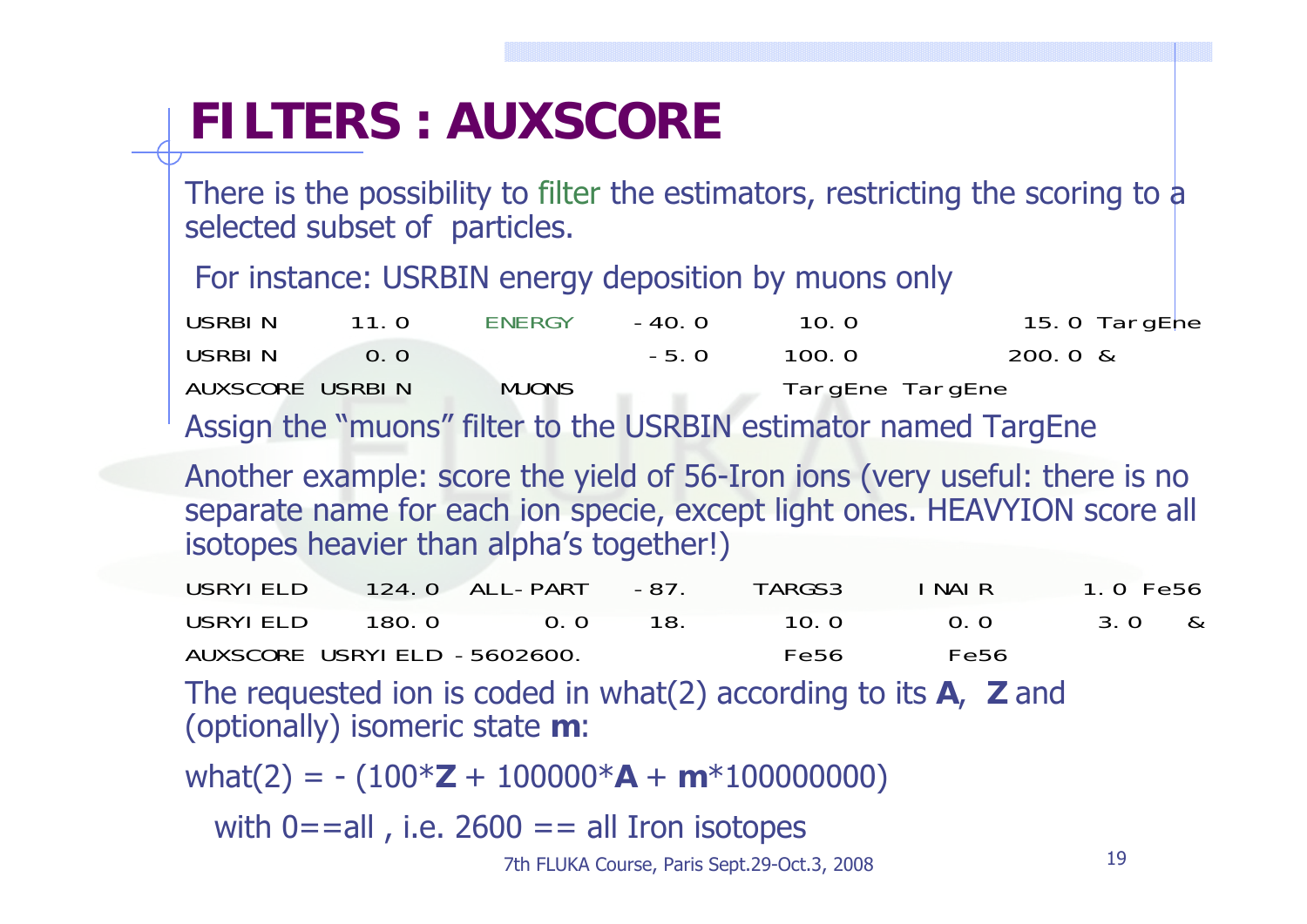#### **User Conversions/Weighing**

- Scored fluences are often folded with user-provided response functions to obtain dose equivalent, material activation, etc. This can be done off-line or (at some cost in CPU but with higher accuracy) on line at the time of scoring.
- Command USERWEIG:
	- with WHAT(3) > 0. makes all fluences and yields scored by USRBIN, USRBDX, USRTRACK , USRYIELD, USRCOLL to be multiplied by a userwritten function FLUSCW at scoring time, when USRBIN is used to score **tracklength**
	- $\blacksquare$  with WHAT(6) > 0. makes all energy and star densities scored by SCORE, USRBIN to be multiplied by a user-written function COMSCW at scoring time, when USRBIN is used to score **dose or stars**
- For details concerning these conversions please refer to the lecture covering the user routines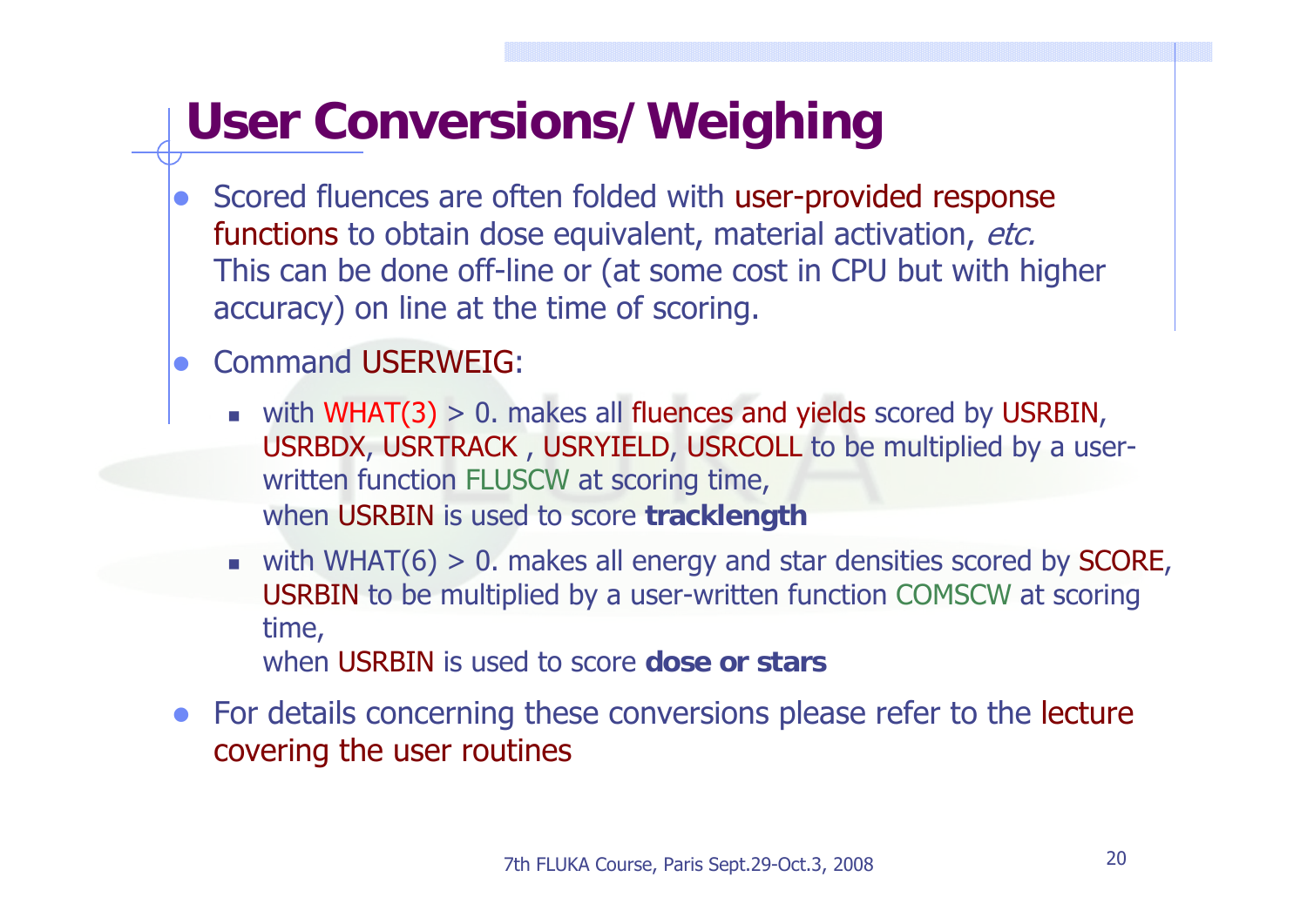#### **Built-in Conversions and AUXSCORE**

For some quantities, there is the possibility to get built-in conversions, without the need for user routines: done with generalized particles:

DOSE (obvious..) in GeV/g

SI1MEVNESilicon 1 MeV-neutron equivalent fluence

HADGT20M Hadrons fluence with energy > 20 MeV DOSE-EQ Dose Equivalent (pSv)

The set of conversion coefficients used to calculate DOSE-EQ can be selected by the user among a list (see manual) with AUXSCORE:

| USRBIN          | 11.0              | DOSE-EQ | $-40.0$ | 10.0            | 15.0 TargDEQ |
|-----------------|-------------------|---------|---------|-----------------|--------------|
| USRBIN          | $\Omega$ $\Omega$ |         | $-5.0$  | 100.0           | $200.0 \&$   |
| AUXSCORE USRBIN |                   |         |         | TargDEQ TargDEQ | AMB74        |

Scores equivalent dose by folding the particle fluences with the "AMB74" conversion coefficients

WARNING : no coefficients available for heavy ions !!!

7th FLUKA Course, Paris Sept.29-Oct.3, 2008 <sup>21</sup>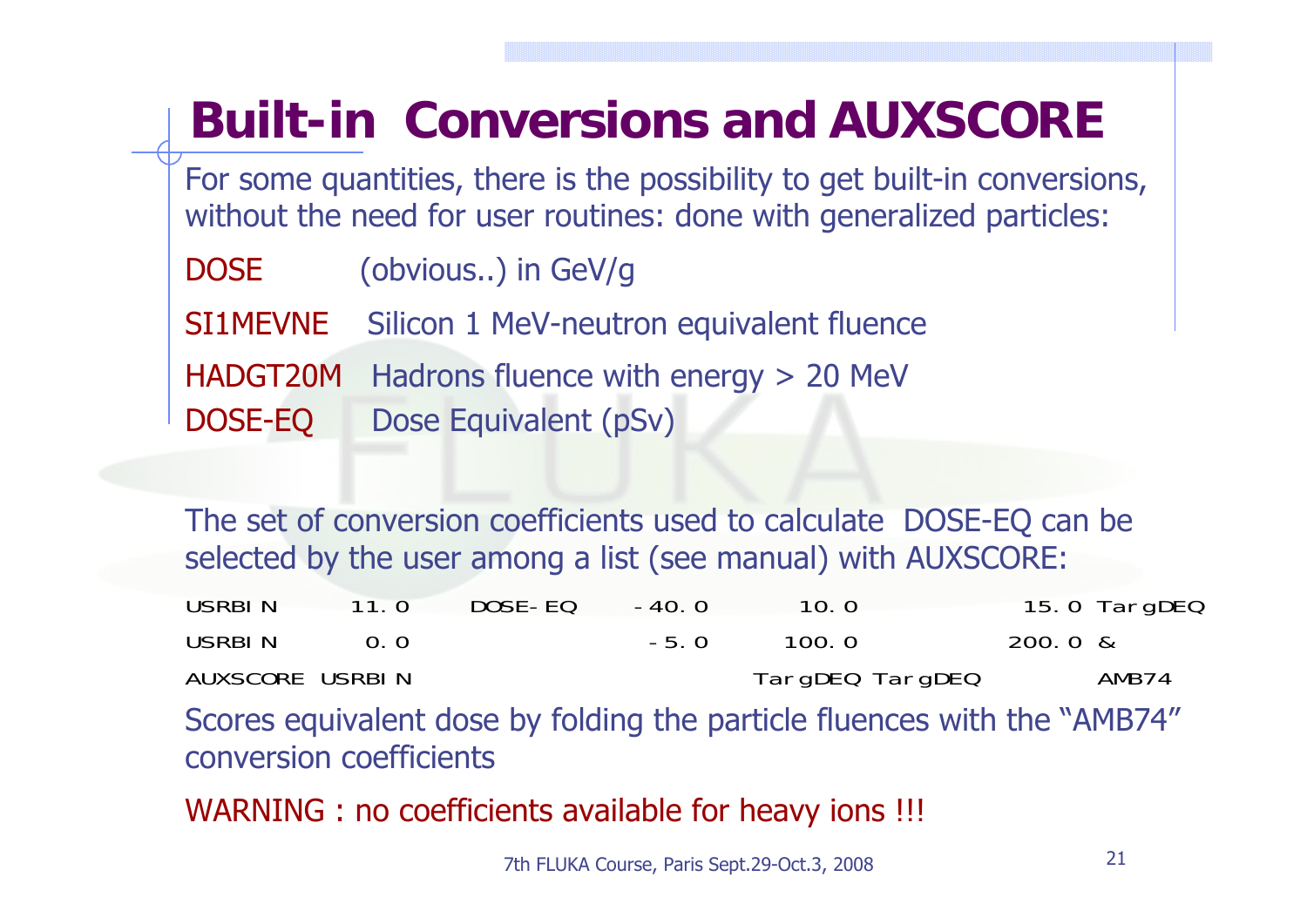### **Standard Postprocessing Programs**

- $\bullet$  To analyze the results of the different scoring options, several programs are available
- $\bullet$ The most powerful ones are kept in \$FLUPRO/flutil.
- $\bullet$  They assume that the **estimator files are unformatted**, and can calculate standard deviations and integral values over many cycles:
	- П ustsuw.f to analyze USRTRACK and USRCOLL outputs
	- **usxsuw.f** to analyze USRBDX outputs
	- **EX usysuw.f to analyze USRYIELD outputs**
	- П usbsuw.f to analyze USRBIN outputs
	- L usrsuw.f to analyze RESNUCLEi outputs
- $\bullet$  Each of these programs (except usbsuw) produces three files:
	- **a** a text file with extension *\_sum.lis* which contains averages, standard deviations, **cumulative (integral)** quantities
	- $\blacksquare$  an unformatted file which can replace the N unformatted estimator files and can be used for further calculations

**a** a text file with extension *\_tab.lis* to be easily readout by graphic codes Simpler programs are also provided in the manual, as guides for users who would like to write their own analysis program.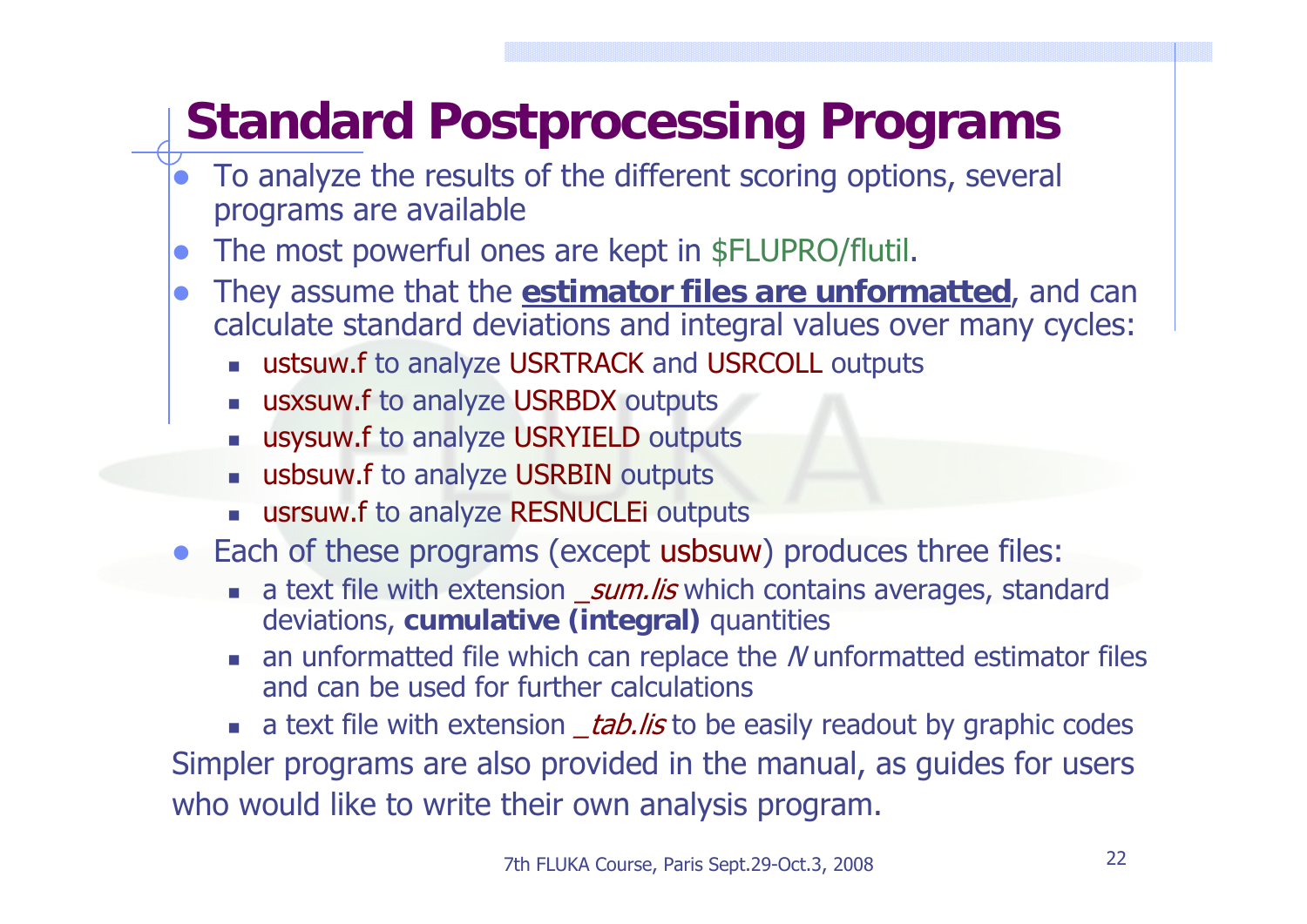#### **Standard Postprocessing Programs**

```
z Example of tab.lis for usrbdx
# Detector n: 1 Sp2ChH (integrated over solid angle)
# N. of energy intervals 40
1.000E-03 1.259E-03 1.343E-03 4.688E+01..# double differential distributions# number of solid angle intervals 3
# 0.000E+00 2.094E+00 2.094E+00 4.189E+00 4.189E+00 6.283E+00#1.000E-03 1.259E-03 4.337E-04 5.493E+01 2.077E-04 9.900E+01 0.000E+00 0.000E+001.259E-03 1.585E-03 2.360E-04 6.883E+01 0.000E+00 0.000E+005.481E-04 9.900E+01
```
- $\bullet$  First comes the angle-integrated quantity then the limits of the angular bins, then the double differential distribution| In 1st ang. bin | In 2nd ang. bin | In 3rd ang. bin |
- zEmin Emax | result error | result error | result error |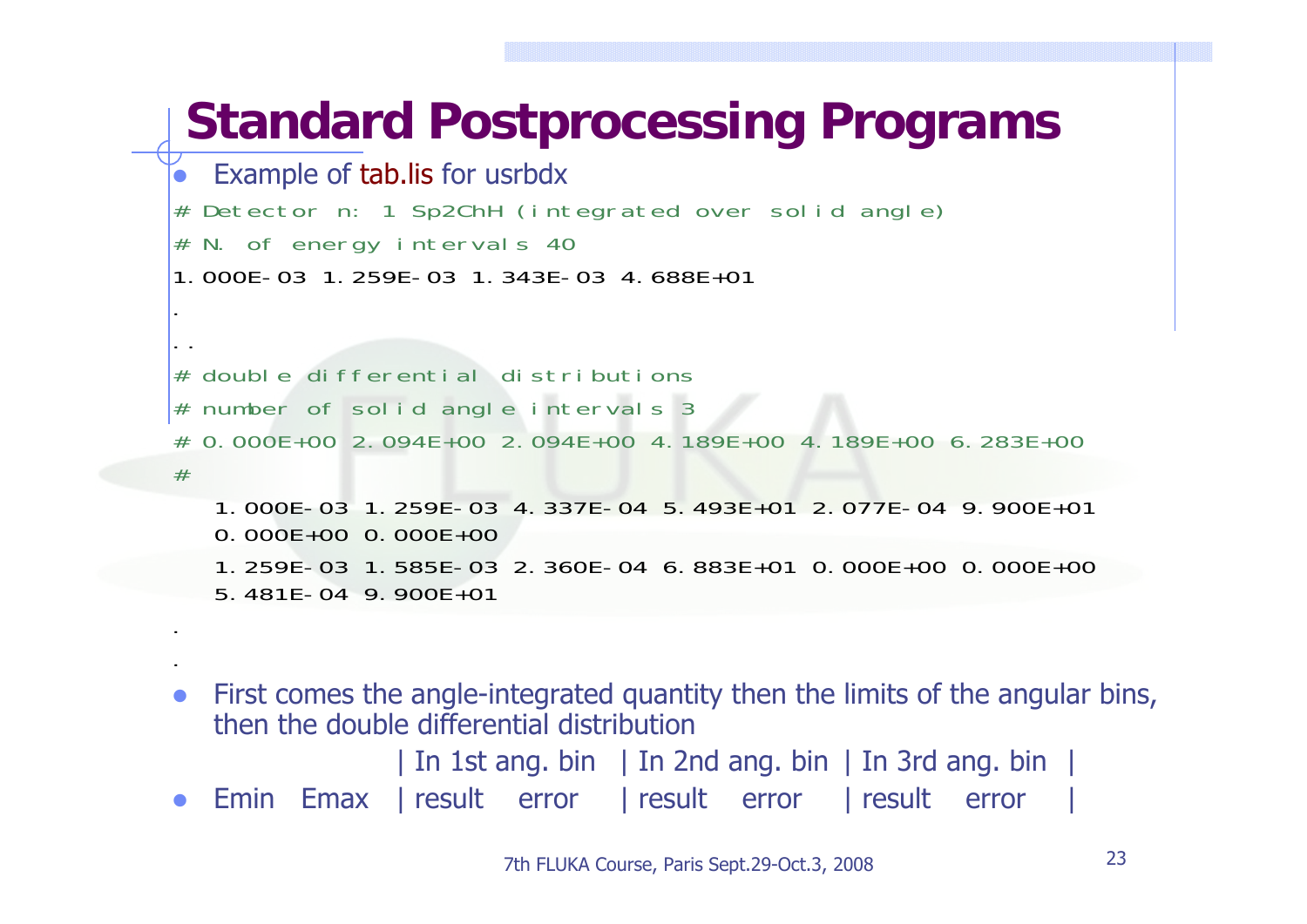#### **Flux/Fluence: A Common Confusion**

- $\bullet$ • The term Flux is often used, sloppily, to indicate a vaguely defined quantity visualized as "a flow of particles through a surface".
- **lo**  But Flux is defined by ICRU as dN/dt (particles per unit time). [Where? For which purpose? It looks like a very useless quantity, and is not a "flow"
- $\bullet$ What we really need is a quantity that is proportional to effects such as induced activity, dose, radiation damage. These effects are proportional to the *number of interactions* in a given volume: a "flow of particles" is not what we need!
- $\bullet$ The number of interactions in a volume is equal to the number of mean free paths travelled by the particles in that volume: therefore it is proportional to the total particle path length. The quantity

$$
\Phi = \lim_{\Delta V \to 0} \frac{\Sigma_i L_i}{\Delta V}
$$

$$
[\rm{cm}\times\rm{cm}^{-3}=\rm{cm}^{-2}]
$$

#### is called Fluence

although its "official" definition is  $\ dN/da_\perp$  with  $\bm{N}$  being the number of particle crossing an element of surface da PERPENDICULAR to the particle direction. This definition is equivalent but hides its actual physical meaning.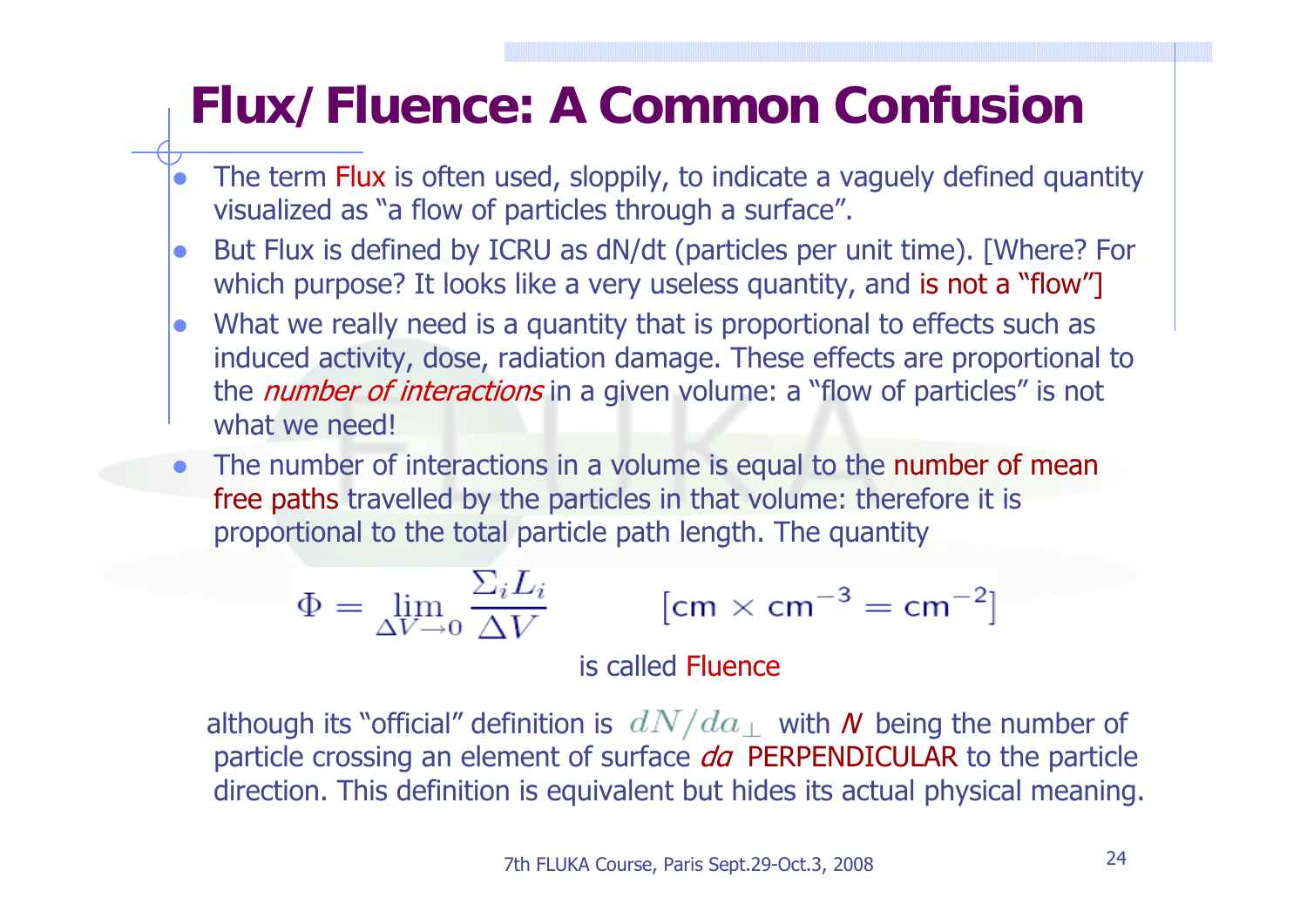#### **Flux/Fluence: A Common Confusion**

- $\bullet$ Fluence is a point quantity, a function of position (like temperature)
- $\bullet$  But we are generally interested on
	- its average over a volume (total track length density divided by the volume: USRTRACK, USRBIN)
	- **EXECT:** its average over a surface (USRBDX)
- $\bullet$  How can a track length be calculated on a surface? Imagine the surface to have an infinitesimal thickness  $dt$ : a particle incident with an angle  $\theta$  with respect to the normal to the surface will travel a segment *dt/cos θ.* Therefore, we can calculate an average surface fluence by adding *dt/cos θ* for each particle crossing the surface, and dividing by the volume S dt (S being the area of the surface)
- Fluence is DIFFERENT from CURRENT across a given surface: I=dN/da
- $\bullet$  $\Phi$  is independent from  $\mathcal{S}_{\!\scriptscriptstyle\mathcal{F}}$   $I$  is NOT!
- The interaction rate on a given surface is proportional to  $\Phi$ , not to I
- $\bullet$  NOTE: If the path-length is measured in units of mean free paths  $\lambda = 1/\Sigma$ , this expression leads naturally to the density of collisions  $\Sigma \Phi$